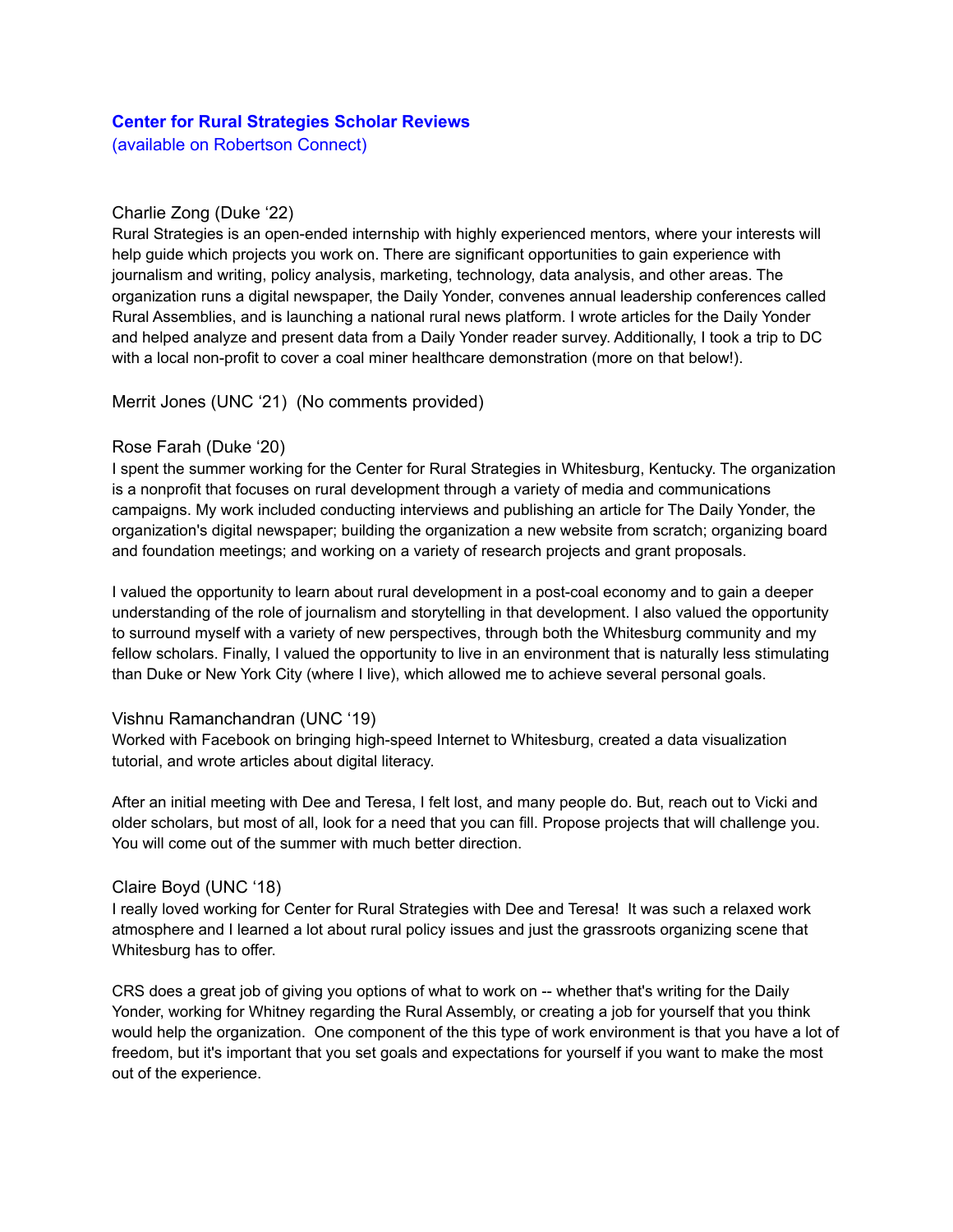# Nadine Goldberg (Duke '16)

The Center for Rural Strategies is a nonprofit organization that works to improve the social and economic conditions of rural communities through innovative media and communications. Rural Strategies's specific activities vary depending on the project at hand. For the first half of this summer, the focus was on the National Rural Assembly, which was a convening in Bethesda, MD of over 200 individuals representing organizations that share the Center's passion for strengthening Rural America. I had the opportunity to attend the conference as a staff member, and also participate in a Public Narrative workshop for young professionals that preceded the event. Following the Assembly, Rural Strategies shifted its attention toward fundraising for future projects.

My responsibilities/tasks included:

- Writing articles for the Center for Rural Strategies's online daily news site, the Daily Yonder
- Planning and implementing the Center's social media efforts during the National Rural Assembly

• Creating a report with recommendations for increasing the effectiveness of the Center's social media efforts

My internship at the Center for Rural Strategies was extremely self-directed. From day one, the staff asked me what I wanted to work on and offered suggestions, rather than assigning tasks. To make the most of a summer at Rural Strategies, make sure to take time prior to your arrival to think about what you would like to get out of your internship and how you can best contribute to the organization. We were a little upset at first that we did not have a car because we had heard older scholars talk about all of the amazing trips they had taken during their summers in Whitesburg. I realized quickly, however, that what would make my summer great was not the places I visited, but the people I befriended. Whenever you can, take the opportunity to get to know the people in the Whitesburg community; they have so much to teach you!

# Alex Bloedel (Duke '14)

The Center for Rural Strategies is a non-profit group that, through the use of innovative media tools, aims to change national policy and public discourse about rural issues and improve socioeconomic conditions in a diverse set of rural locales. One of CRS's primary media outlets is the Daily Yonder, a daily online newspaper focused on rural topics. For the past four years, CRS has organized the National Rural Assembly, a conference that brings together rural advocacy groups and aims to create a cohesive and inclusive rural policy agenda. Most of my work was for the Daily Yonder, covering diverse issues such as mountaintop removal, education and education reform, and rural broadband access. I also attended the National Rural Assembly, where Bill Bishop and I covered the conferences through both informational and thematic pieces. I also drafted some short policy letters to the Rural Assembly listserv and helped with preparation for the Assembly.

The most important thing to keep in mind is that your experience is entirely what you make of it. Rural Strategies offers a relaxed, informal work environment and a surprising amount of autonomy. Dee and Teresa are certainly there to help you in any way they can, but they won't hold your hand and direct you at every step, either. Almost everything that you do has to be self-motivated, so I would recommend this position especially -- and even exclusively -- to those who are eager to take charge and chart their own course.

I highly recommend that you familiarize yourself a bit with local history and issues before starting work; a great way to do this would be to peruse The Daily Yonder before arriving. If you're feeling ambitious, pick up a copy of Bill Bishop's book, The Great Sort. You'll learn a great deal as you go along, but some context for the stories you'll be working on will help save some time up front.